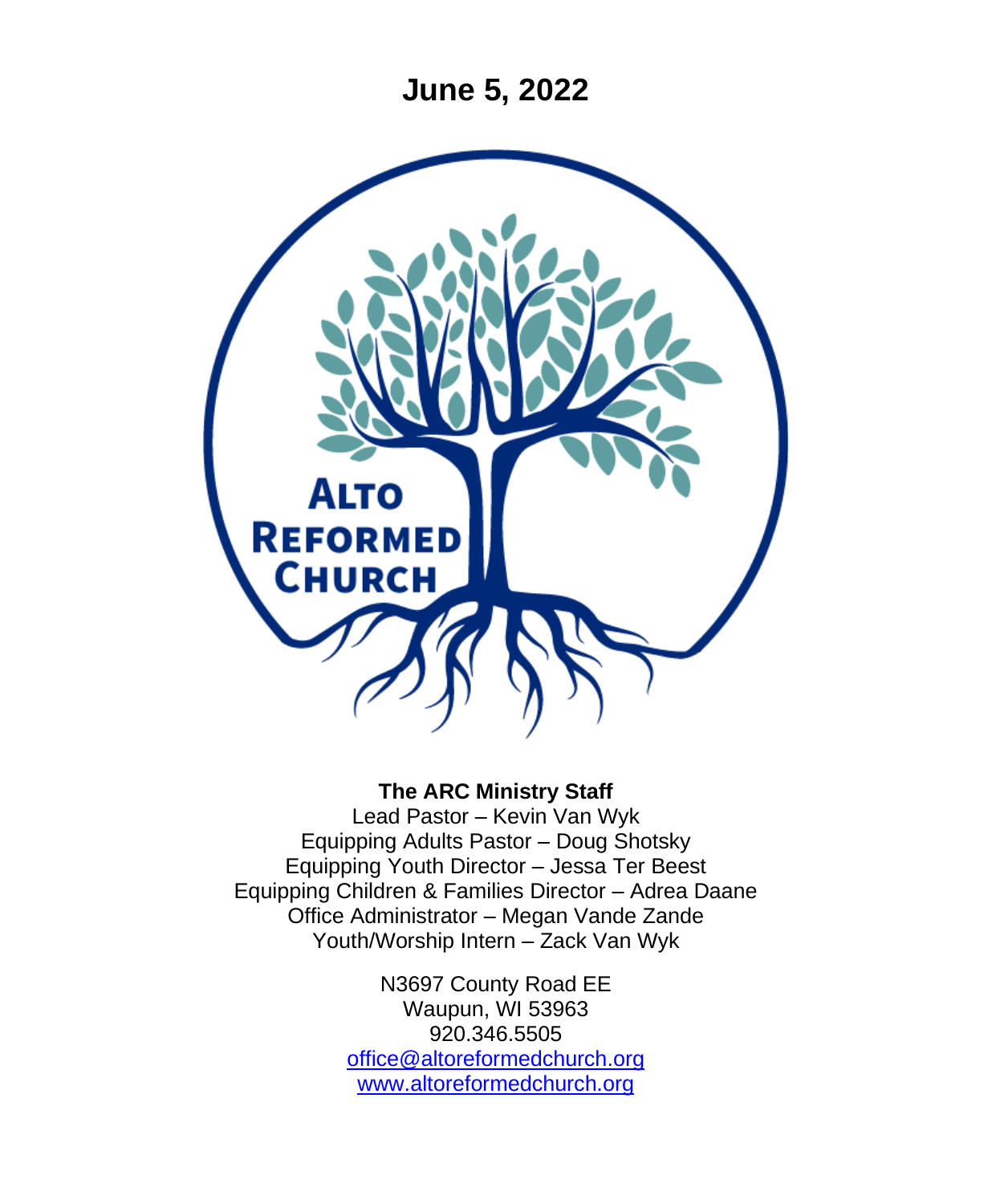#### **We Approach God**

Welcome & Announcements Men's Chorus – "Fairest Lord Jesus"

Praise Singing "Living Hope" "Evidence" "House of the Lord"

Congregational Prayer

#### **We Hear God's Word**

Children's Message – Cody Mueller

Message – Who You Gonna Follow? Scripture – 1 Corinthians 4:14-21

### **We Respond to God**

Prayer "Be Thou My Vision" Hymn #395

**Benediction**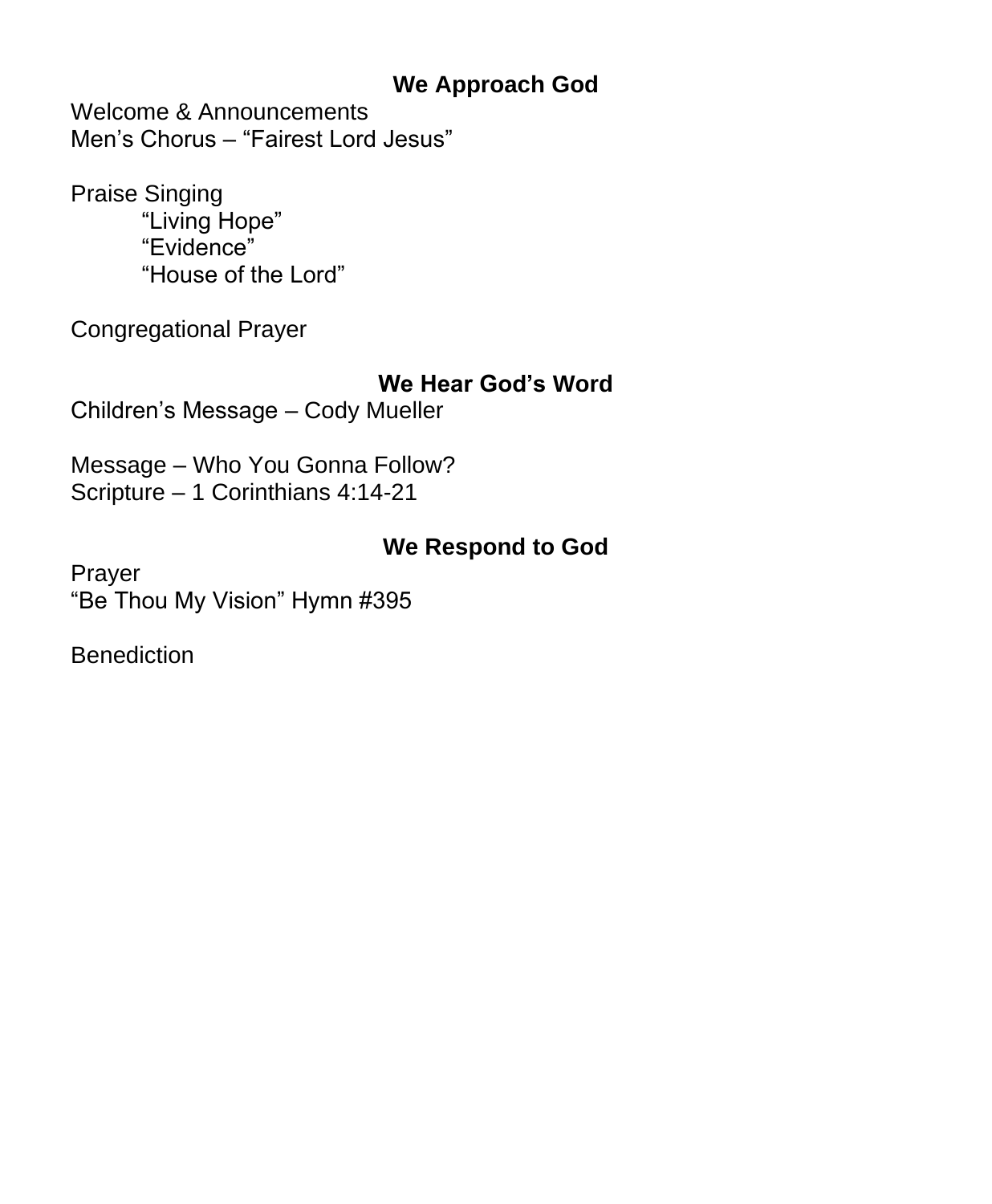## *Upcoming Events*

| Jun 5         | 8:30am – Prayer Meeting                                                  |
|---------------|--------------------------------------------------------------------------|
|               | 9:30am - Pastor Kevin, Men's Chorus                                      |
|               | 5:30pm - JH/HS Praise Team                                               |
|               | 6:30pm - Middle School Bonfire                                           |
| Jun 6         | 6:00pm - Deacon Meeting                                                  |
| Jun 7         | 8:00am - Prayer Meeting                                                  |
|               | 6:00pm – Elder Meeting – If you are interested in baptism or membership, |
|               | please contact Pastor Kevin.                                             |
|               | 6:30pm - Women's Mission Circle - Bible Study #3                         |
| <b>Jun 11</b> | <b>CCCD Mission Group Leaves</b>                                         |
| <b>Jun 12</b> | 8:30am - Prayer Meeting                                                  |
|               | 9:30am – David VanBuren, Special Music – New Generation Singers, Summer  |
|               | JAM.                                                                     |

## *Youth News*

**Middle School** – All incoming  $6<sup>th</sup>$  grade through outgoing  $8<sup>th</sup>$  grade students are invited to church for a bonfire and games tonight! In case of rain, meet in the youth room. Can't wait to kick off our summer with you! Feel free to invite friends!

**Middle and High School/Young Adult Bible Study** starts Monday, June 20<sup>th</sup>. 6-7pm Middle School, 7-8pm High School/Young Adult (18-25).

# *Opportunities to Get Involved*

**VBS Snacks –** We are still in need of a few donations for VBS snacks. Please signup at the Children & Families Resource Center.

## *Bulletin Board News*

**Offering** may be placed in one of the three white offering boxes located in the lobby. Upcoming benevolent schedule: 6/5 Missionary Salary, 6/12 Bible League International, 6/19 Missionary Salary, 6/26 REACH Waupun.

**Congrats** to Pastor Ted & Julie Medema as they celebrate their 67th wedding anniversary on June 10<sup>th</sup>.

**Youth Library Donations** – We are expanding our youth section of the library! We have come up with a number of new series we'd love to get into our library and we need your help. We created a giving/donation tree at our Children & Families Resource bulletin board. If interested, grab a book request off of the tree and place it in an envelope with the corresponding donation amount. We will then get the items ordered and ready for the library. Thank you so much for anyone willing to contribute. Kids, stay tuned for some new reading options!